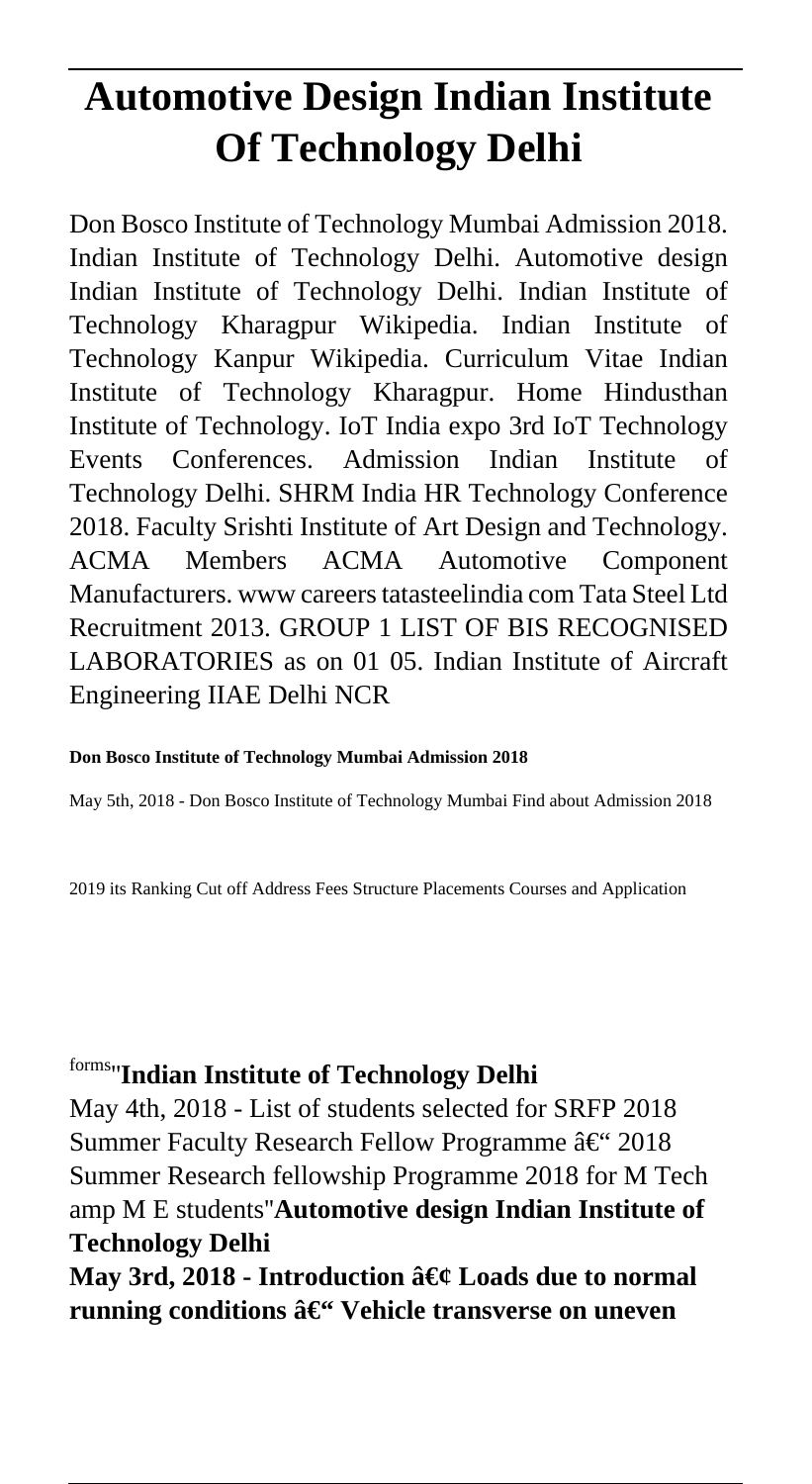# ground â€<sup>"</sup> Manoeuver performed by driver<sup>'</sup>

'**Indian Institute Of Technology Kharagpur Wikipedia** May 6th, 2018 - The Indian Institute Of Technology Kharagpur IIT Kharagpur Or IIT KGP Is A Public Engineering Institution Established By The Government Of India In 1951 It Was The First Of The IITs To Be Established And Is Recognized As An Institute Of National Importance By The Government Of India' '**INDIAN INSTITUTE OF TECHNOLOGY KANPUR WIKIPEDIA**

MAY 6TH, 2018 - INDIAN INSTITUTE OF TECHNOLOGY KANPUR ALSO KNOWN

AS IIT KANPUR OR IITK IS A PUBLIC ENGINEERING INSTITUTION LOCATED IN

KANPUR UTTAR PRADESH IT WAS DECLARED TO BE AN INSTITUTE OF

NATIONAL IMPORTANCE BY THE GOVERNMENT OF INDIA UNDER THE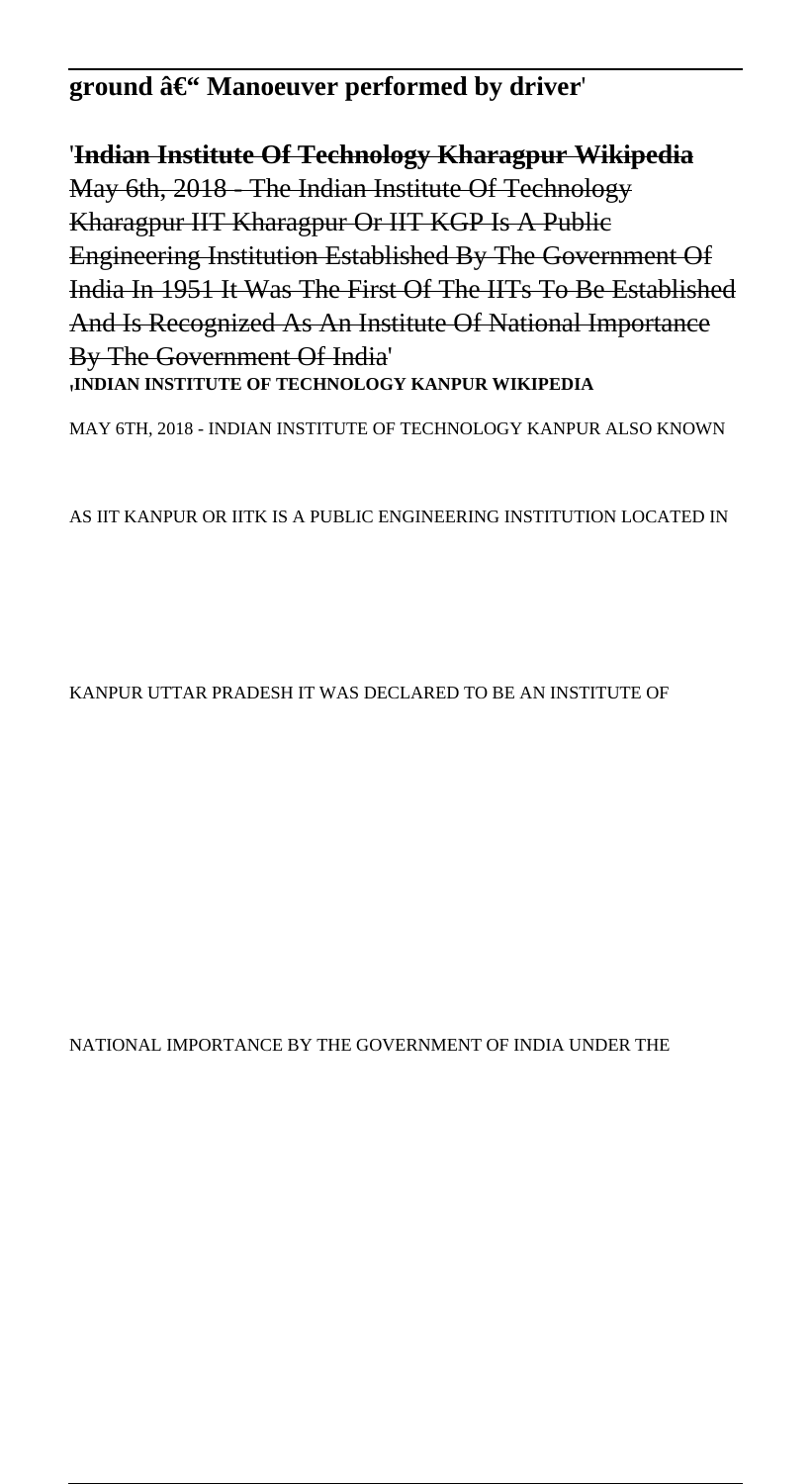#### **Institute of Technology Kharagpur**

May 4th, 2018 - Curriculum Vitae 1 Name Partha Pratim Chakrabarti 2 Designation amp Institute Director Indian Institute of Technology Kharagpur Professor Department of Computer Science amp Engineering''**Home Hindusthan Institute of Technology** May 5th, 2018 - Hindusthan College of Engineering and Technology was started in the year

2000 by the great industrialist and philanthropist Thiru T S R Khannaiyann'

'**iot india expo 3rd iot technology events conferences** may 2nd, 2018 - internet of things expo iot is being organized by exhibitions india group it is a technology exhibitions technology conferences internet of things tech expo amp tech events in india taking place from 29 31 january 2019 at pragati maidan new delhi india'

### '*Admission Indian Institute of Technology Delhi*

*May 6th, 2018 - Admission through the Joint Entrance Examination JEE Admission to all Undergraduate Programmes are made through the Joint Entrance Examination JEE*'

#### '**shrm india hr technology conference 2018**

may 2nd, 2018 - technology has become an indispensable part of our everyday life and has greatly come to transform and enhance the way we live and work shrm hr tech conference 2018 is all set to transform hyderabad into a melting pot of the most path breaking innovation and tech trends in hr'

#### '**Faculty Srishti Institute Of Art Design And Technology**

April 30th, 2018 - Amitabh Kumar Amitabh Kumar Is A Media Practitioner Trained As A Painter From The Faculty Of Fine Arts MSU Baroda Amitabh Has Worked With The Sarai Media Lab Delhi Where He Researched And Made Comics Programmed Events Designed Print Media And Co Curated An Experimental Art Space''*acma members acma automotive component manufacturers*

*may 4th, 2018 - company name a g industries pvt ltd website www agindus com product manufactured injection molding of auto component pu painting assembly amp decoration tool*